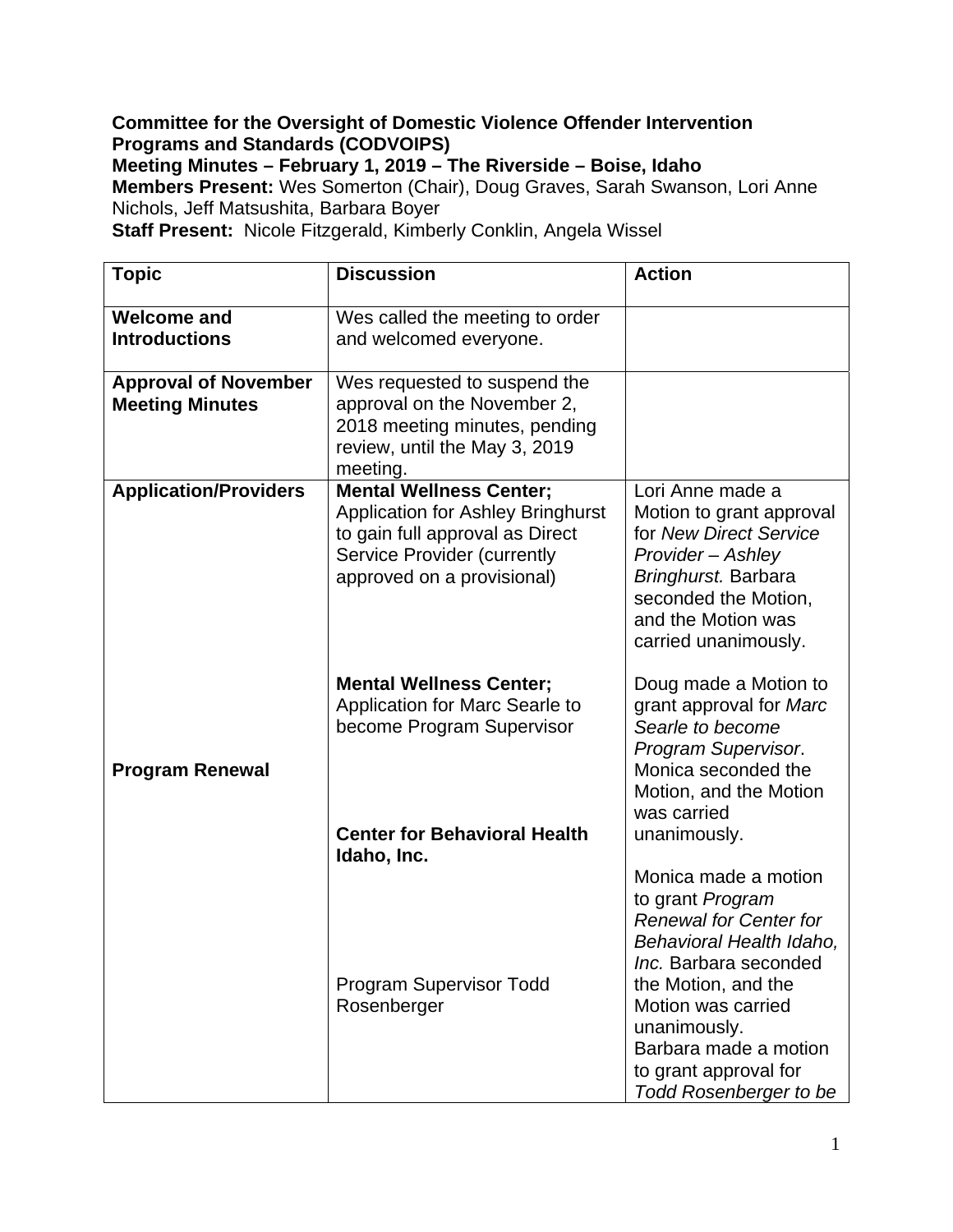|                                                | Direct Service Provider Gina<br>Osterloth                                                                                                                                                                                                                                                                                                                                                                                                                      | Program Supervisor.<br>Lori Anne seconded the<br>Motion, and the Motion<br>was carried<br>unanimously.<br>Barbara made a motion<br>to grant approval for<br>Gina Osterloth to be a<br><b>Direct Service Provider.</b><br>Doug seconded the<br>Motion, and the Motion<br>was carried<br>unanimously. |
|------------------------------------------------|----------------------------------------------------------------------------------------------------------------------------------------------------------------------------------------------------------------------------------------------------------------------------------------------------------------------------------------------------------------------------------------------------------------------------------------------------------------|-----------------------------------------------------------------------------------------------------------------------------------------------------------------------------------------------------------------------------------------------------------------------------------------------------|
| Program<br><b>Updates/Monitoring</b>           | Kimberly informed The Council<br>she will monitor Region I in March<br>and Region V and VI in April.                                                                                                                                                                                                                                                                                                                                                           |                                                                                                                                                                                                                                                                                                     |
| <b>Program Standards</b><br><b>Rule Update</b> | Nicole informed the Committee<br>that the House health and<br>Welfare committee unanimously<br>approved the changes to the<br>standards manual. Nicole will<br>present to the Senate Health and<br>Welfare committee to approve the<br>updated changes to The<br>Standards on February 4, 2019.                                                                                                                                                                |                                                                                                                                                                                                                                                                                                     |
| <b>Other Business</b>                          | Kimberly offered to uploaded<br>future applications in their entirety<br>to Google Docs for The Council<br>to review and they agreed.<br>The Council was asked if they<br>would like to moderate a<br>roundtable discussion at the Two-<br>Days in June Conference, for<br>Offender Intervention programs<br>and they felt this would be<br>beneficial.<br>Discussion regarding the need for<br>offender intervention training into<br>Idaho's rural areas was |                                                                                                                                                                                                                                                                                                     |